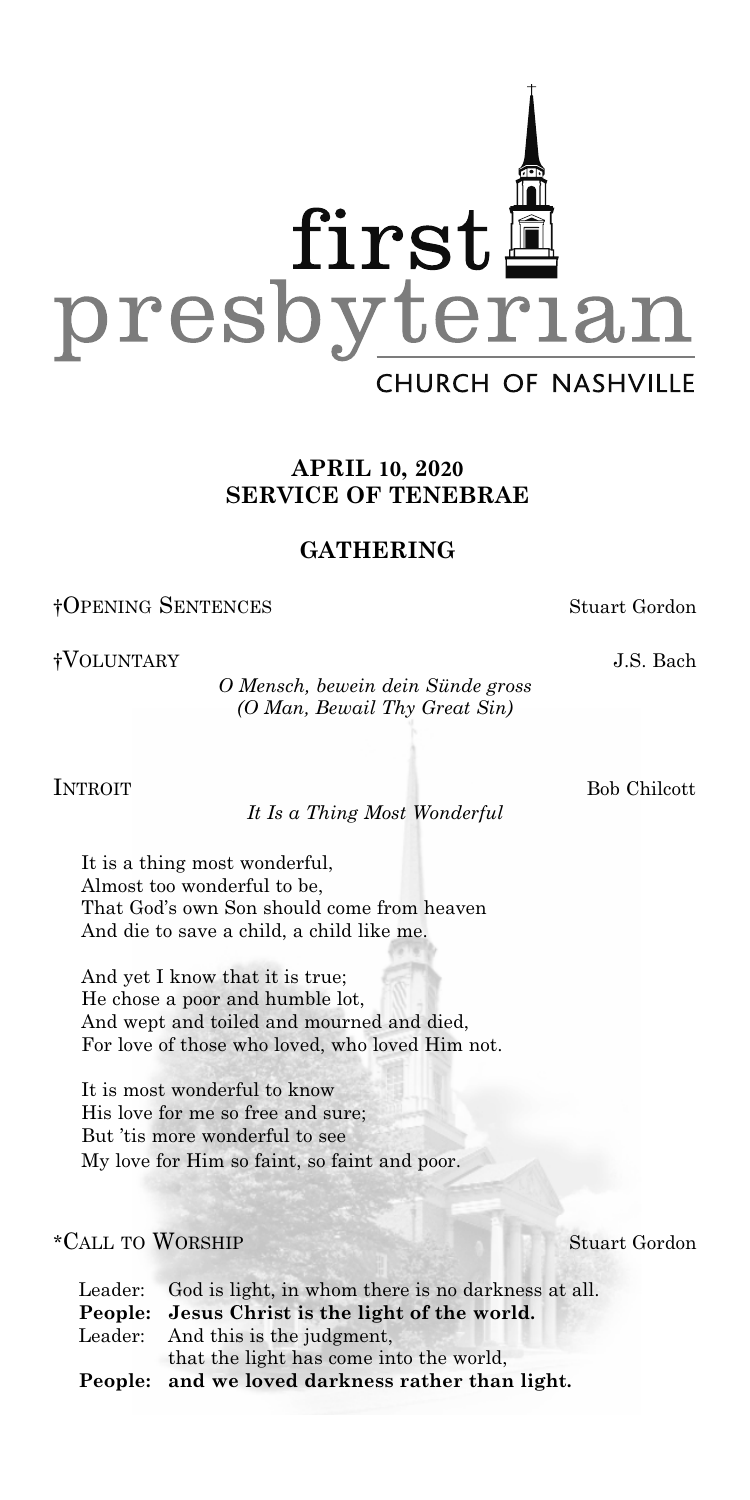\*HYMN 220REDHEAD

# PRAYER FOR GOOD FRIDAY

**Almighty God, graciously behold this Your family, for whom our Lord Jesus Christ was willing to be betrayed into the hands of sinners and to suffer death upon the cross; who now lives and reigns with You and the Holy Spirit, One God, for ever and ever. Amen.**

# **THE PASSION OF JESUS CHRIST**

LESSON I John 18:1–11

ANTHEM Maurice Duruflé

*Kyrie*

LESSON II John 18:12–14

ANTHEM John Stainer

*God, So Loved the World*

God so loved the world, that He gave His only begotten Son, that whoso believeth in Him should not perish, but have everlasting life. For God sent not His Son into the world to condemn the world, but that the world through Him might be saved.

LESSON III John 18:15–18

\*HYMN 218 (seated)HERZLIEBSTER JESU

*Ah, Holy Jesus (Stanzas 1 & 2)*

LESSON IV John 18:19–24

Kyrie eleison. Lord, have mercy. Christe eleison. Christ, have mercy.

Kyrie eleison. Lord, have mercy.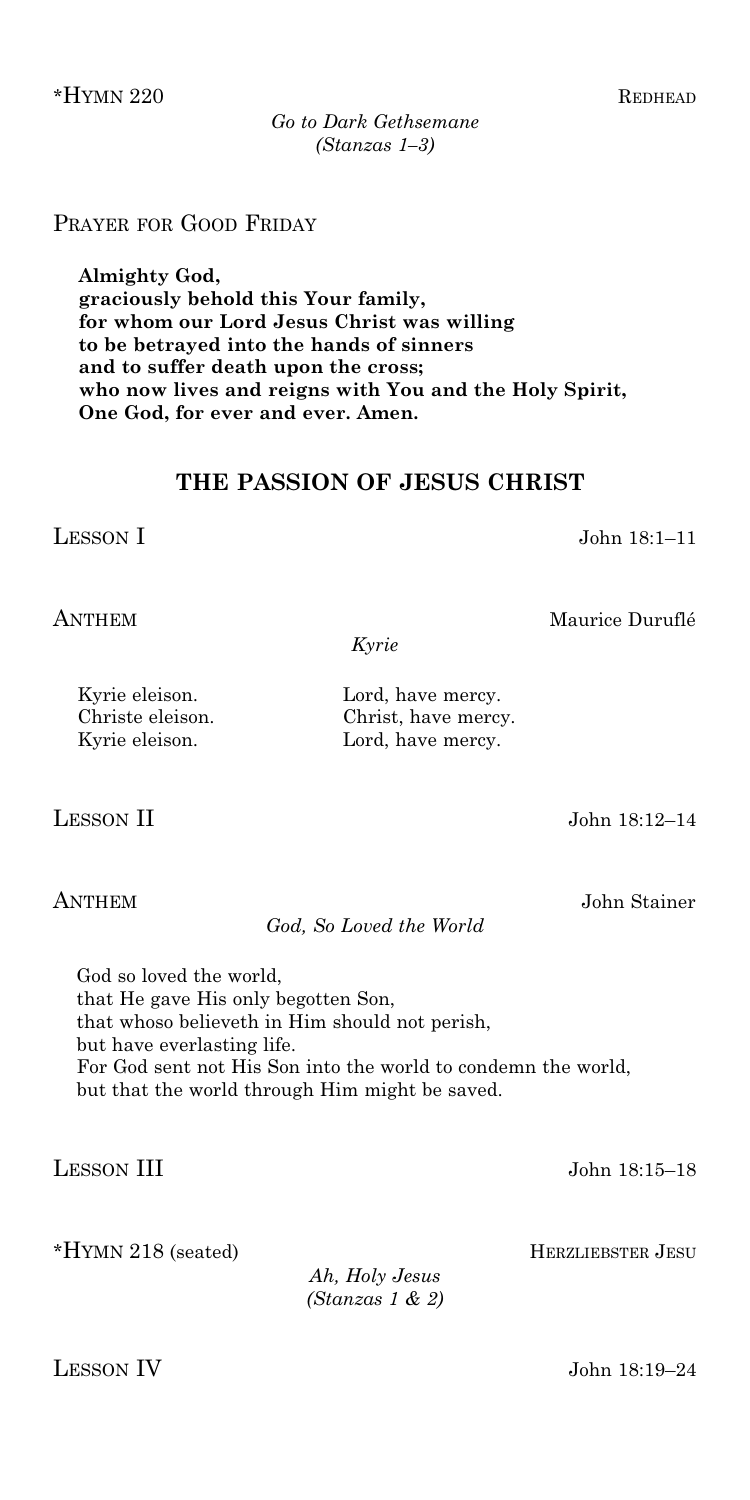*Chorale No. 7* (from *The Passion According to St. John*)

O boundless Love, O Love beyond all telling wherefore You made this vale of tears Thy dwelling, I live within the world, its pleasures cherish, and Thou must perish.

LESSON V John 18:25–27

LESSON VI John 18:28–32

ANTHEM J.S. Bach

#### *Chorale No. 27* (from *The Passion According to St. John*)

Ah mighty King, renowned and great forever, to tell Thy glory is a vain endeavor. No mortal heart can ever hope to show Thee what it doth owe Thee. I can with all my senses never fashion an offering worthy of Thy great compassion. For all Thy love what thanks can I accord Thee, what works reward Thee?

LESSON VII John 18:33–38a

# HYMN BOURBON

## *Lord, Why Have You Forsaken Me? Psalm 22*

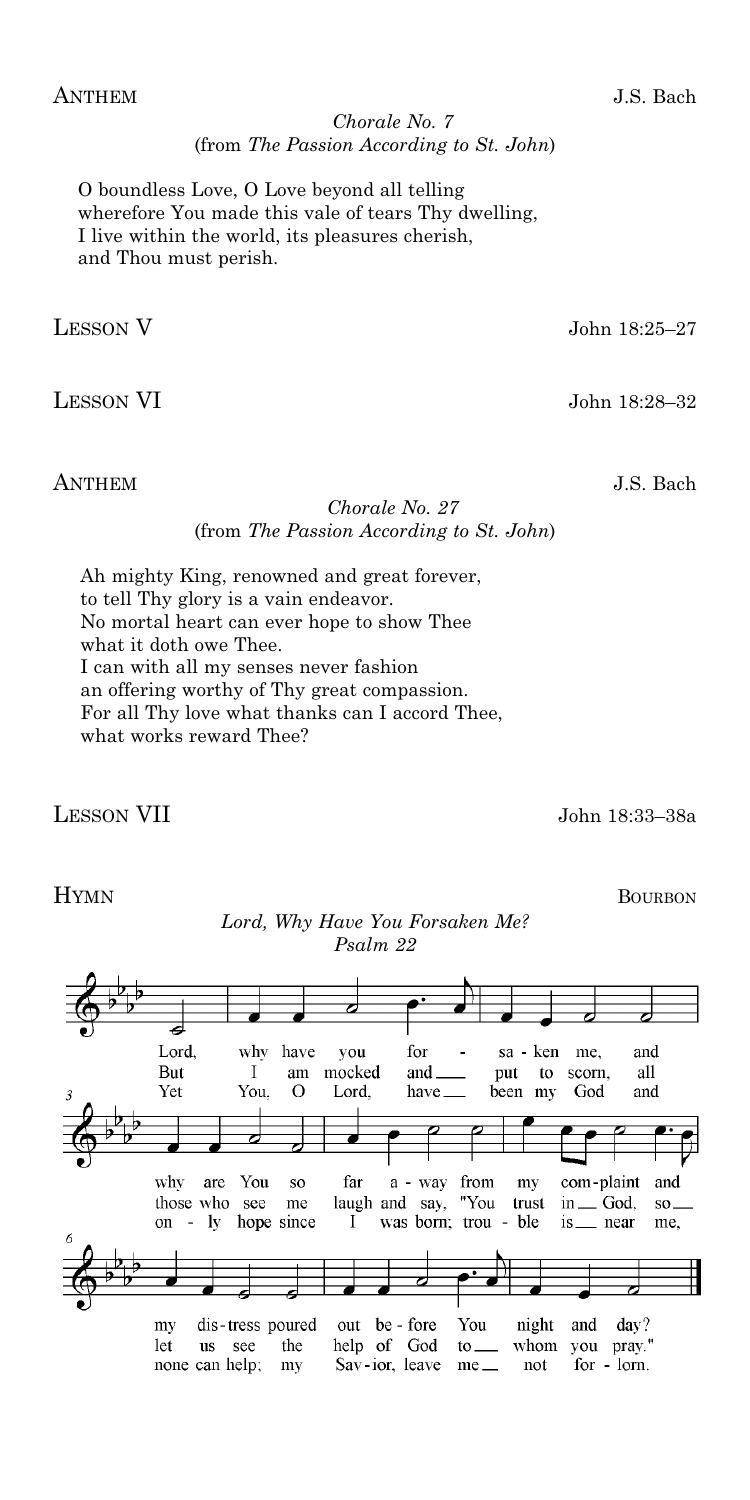ANTHEM Stephen Paulus

*Carol of the Hill*

On my ground with a crown of thorn, He died for us who for us was born. The tree that flowered is cold and bare; no songs, no singing anywhere; O Bethlehem, Ah Jerusalem. Second Adam, Son of Man, into my earth Your life's blood ran. Now from this earth new trees will grow with fruits, with flowers I swear it so; O Bethlehem, Ah Jerusalem. For You I shall wear a crown of trees, and birds will sing from among their leaves; for You I shall wear a crown of trees, and birds will sing from among their leaves; for You I shall wear a crown of trees; now sing, birds, sing, from among your leaves; O Jerusalem, new lives, new leaves, born again, O Jerusalem.

LESSON X John 19:12–16

HYMN 221 PASSION CHORALE

*O Sacred Head, Now Wounded*

#### ANTHEM Philip W. J. Stopford

*Soul of Christ, Sanctify Me*

Soul of Christ, sanctify me; Body of Christ, save me. Today you shall be with Me in Paradise. Blood of Christ, refresh me; Water from the side of Christ, wash me. Passion of Christ, strengthen me. Today you shall be with Me in Paradise. O good Jesus, hear me; within Your wounds, hide me; let me never be separated from You; from the darkness, defend me. Today you shall be with Me in Paradise. In the hour of my death, call me, and bid me come to You, that with Your saints I may praise You forever and forever. Today you shall be with Me in Paradise. Amen.

LESSON IX John 19:1–11

LESSON XI John 19:17–22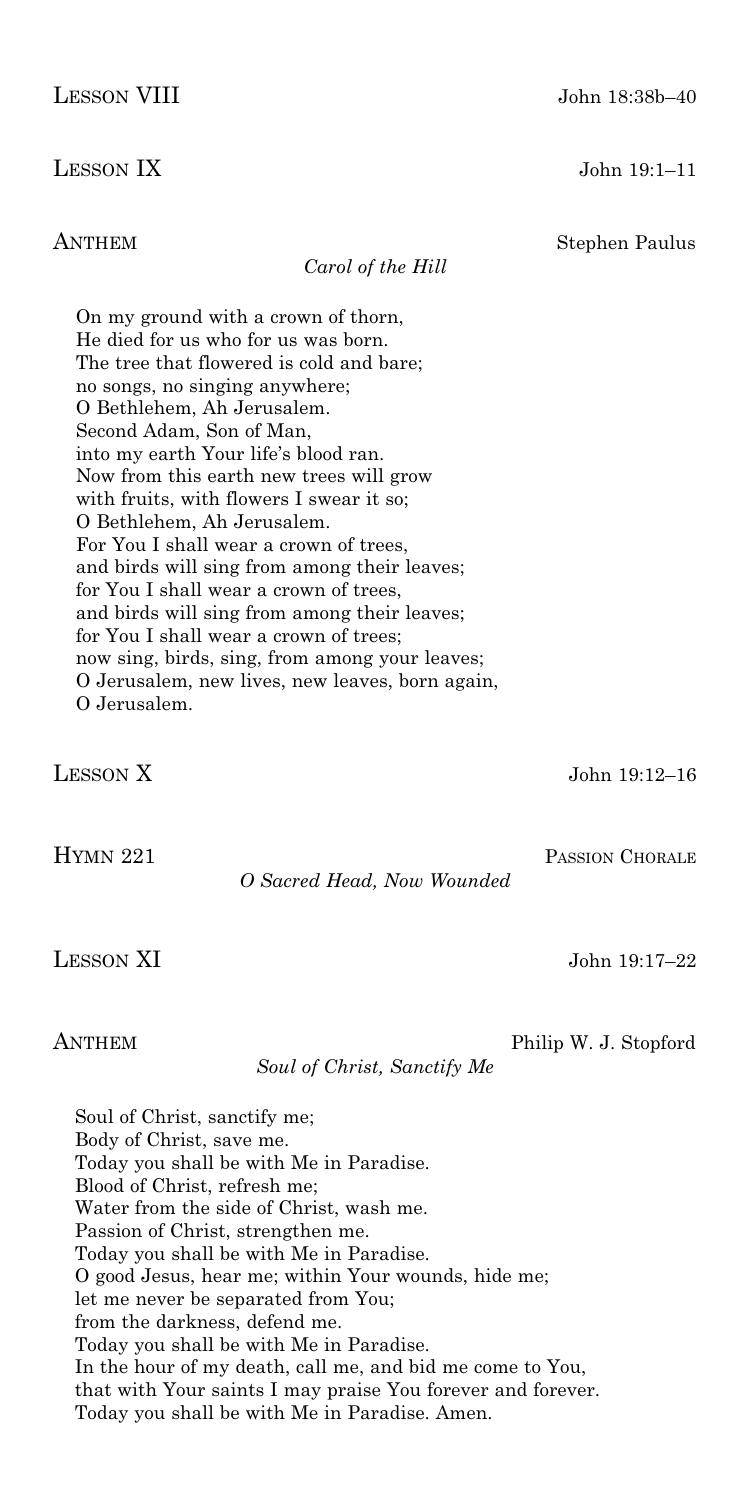| <b>LESSON XII</b> | John 19:23-24 |
|-------------------|---------------|
|                   |               |

| HYMN 223           |                                  | <b>HAMBURG</b> |
|--------------------|----------------------------------|----------------|
|                    | When I Survey the Wondrous Cross |                |
|                    |                                  |                |
|                    |                                  |                |
| <b>LESSON XIII</b> |                                  | John 19:25–27  |
|                    |                                  |                |
|                    |                                  |                |

LESSON XIV John 19:28–30

ANTHEM J.S. Bach

#### *Chorale No. 68* (from *The Passion According to St. John*)

Ah Lord, Thy dear sweet angels send. In my last hour my soul attend to Abram's arms bear it. This body in its narrow room so softly rests from pain and gloom and waits the day prepared it. Ah, then from death awaken me; unbind my eyes that I may see in boundless joy Thy holy face, my Savior and my throne of grace. Lord Jesus Christ, O hear Thou me. I will Thee praise eternally.

LESSON XV John 19:31–37

### PRAYER FOR MERCY Stuart Gordon

**Merciful God, You gave Your Son to suffer the shame of the cross. Save us from hardness of heart, that, seeing Him who died for us, we may repent, confess our sin, and receive Your overflowing love, in Jesus Christ our Lord. Amen.**

| Pastor: | Lord, have mercy.   |
|---------|---------------------|
| People: | Lord, have mercy.   |
| Pastor: | Christ, have mercy. |
| People: | Christ, have mercy. |
| Pastor: | Lord, have mercy.   |
| People: | Lord, have mercy.   |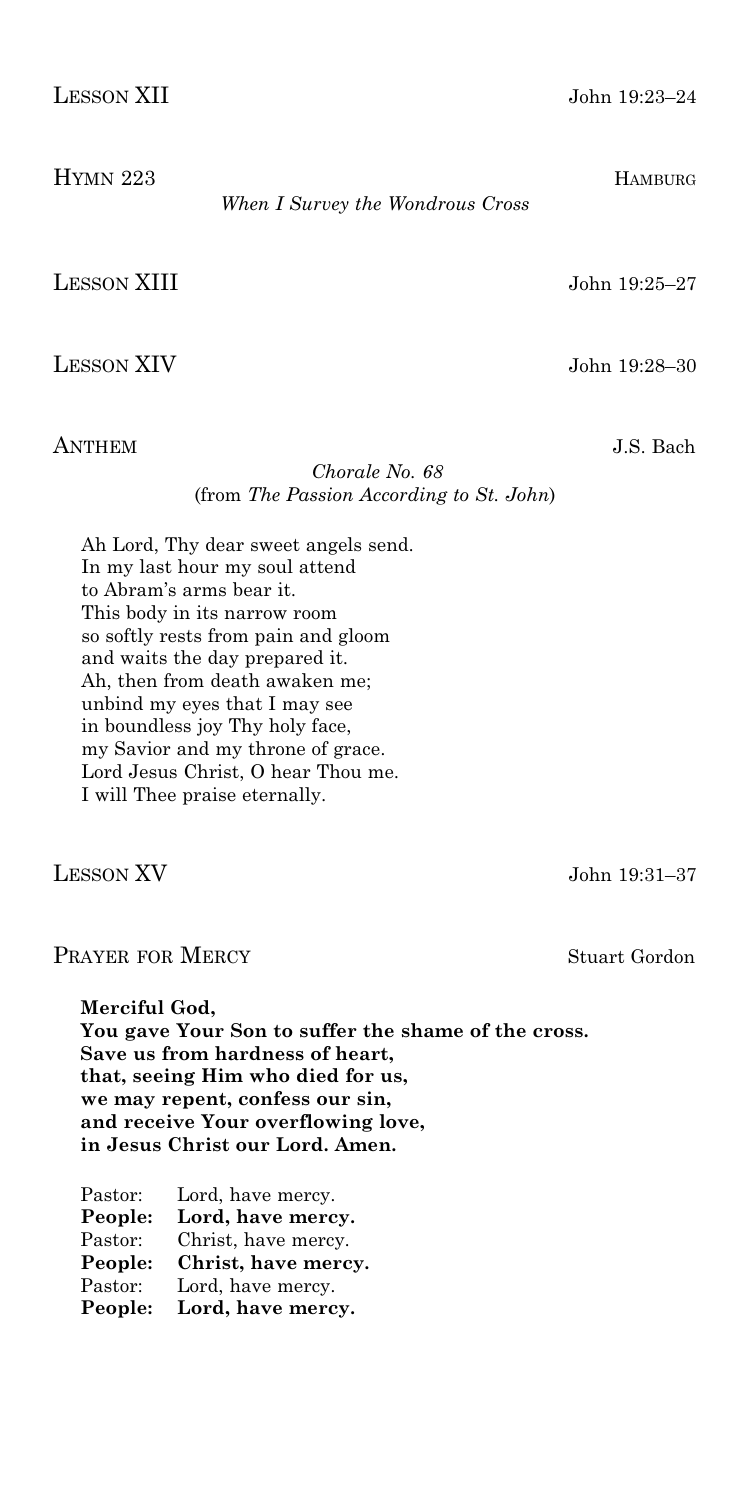#### *In Paradisum*

| In Paradisum                 | Into Paradise                           |
|------------------------------|-----------------------------------------|
| deducant te Angeli,          | may the angels                          |
| in tuo adventu               | lead you,                               |
| suscipiant te Martyres       | may the martyrs                         |
| et perducant te in civitatem | welcome you in your coming and          |
| sanctam Jerusalem.           | guide you into the holy city Jerusalem. |
| Chorus Angelorum             | A chorus of angels will greet you,      |
| te suscipiat, et cum Lazaro  | and with Lazarus,                       |
| quondam paupere              | once a beggar,                          |
| aeternam habeas requiem.     | may you have eternal rest.              |
|                              |                                         |

## LESSON XVI John 19:38–42

*Please depart in silence.*

**PARTICIPATING IN THE SERVICE** Stuart Gordon, Executive Pastor and Interim Head of Staff Bob Loflin, Narrator Raphael Bundage, Director of Music Nicholas Bergin, Organist Epiphany Dancers Lisa Spradley, Artistic Director Roxanne Crew Allison Hardee Sarah Padgett Lauryn Peacock Kap Sum Curtis Thomas Jackie Zarcone Grete Gryzwana, Choreographer Scott Leathers, Lighting Design

#### **HOLY WEEK CONTINUES AT FIRST PRESBYTERIAN CHURCH**

Easter Sunrise Service Sunday, April 21, 6:30 A.M.

*Sullivan Gardens "Breakfast on the Beach" by Rev. Sarah R. Bird*

**Easter Breakfast** 7:00 A.M. in Courtenay Hall

Sanctuary Worship Services 8:00, 9:30 and 11:00 A.M.

*"Now, the Angels!" by Rev. Stuart Gordon (No Sunday School)*

*Overflow for these Easter services will be located in Courtenay Hall. Nursery care is available for children ages three and younger for all services except the Easter sunrise service.*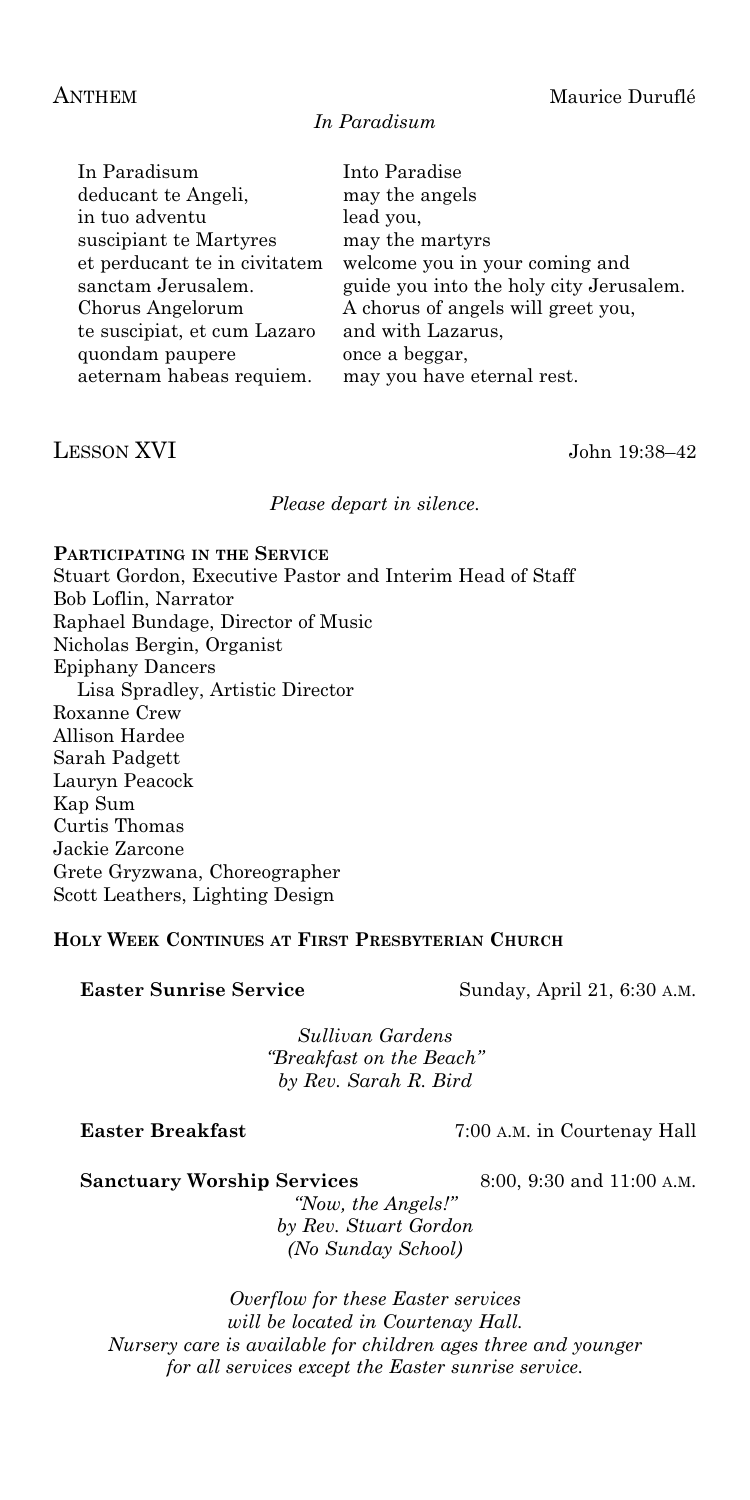**The Mission of First Presbyterian Church** To know Christ, to make Him known, and to exhibit His love through worship, education, and service.